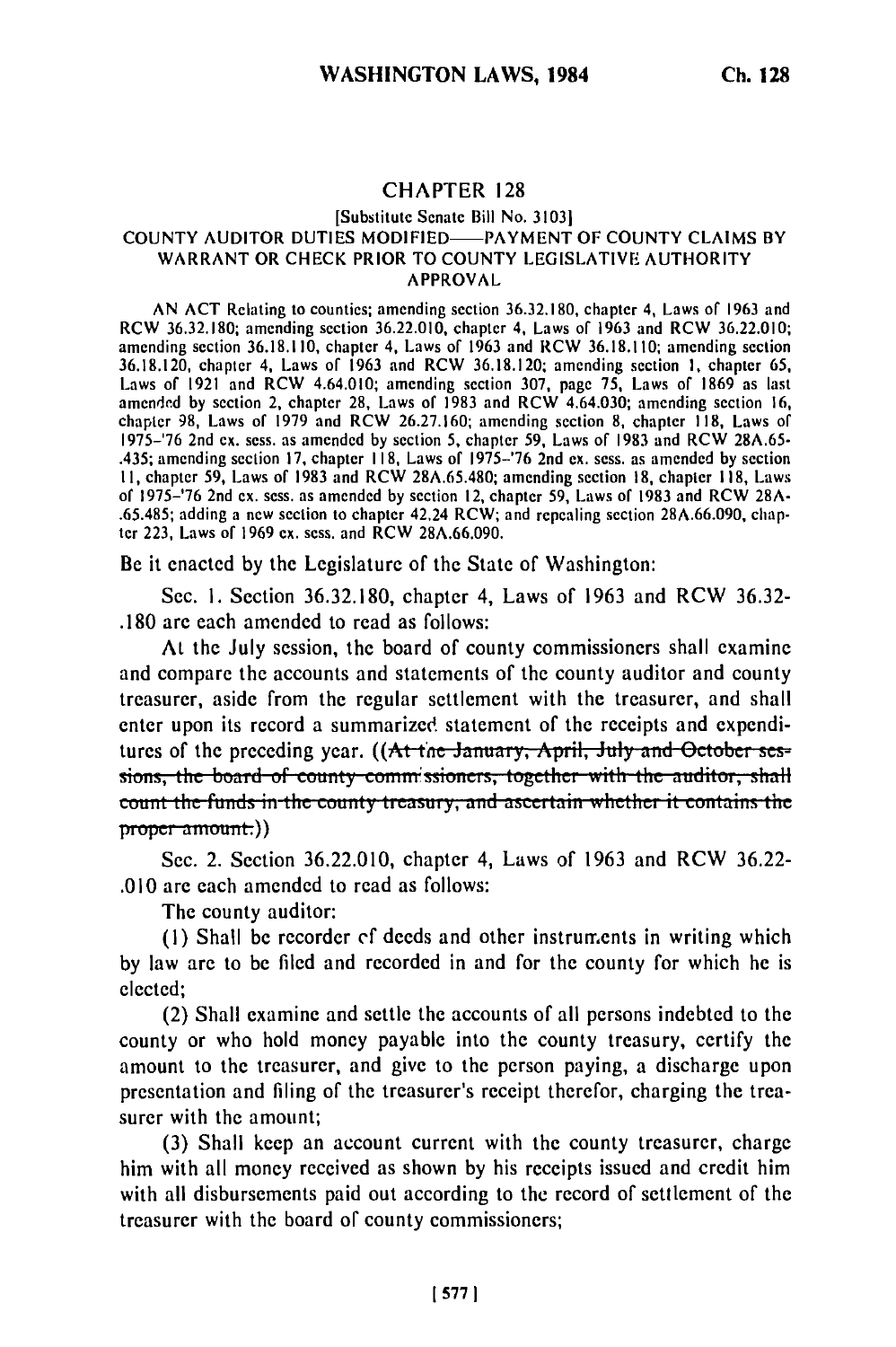(4) Shall make out and transmit to the state auditor a complete statement of the state fund account with the county for the past fiscal year certified **by** his certificate and seal, immediately after the completion of the annual settlement of the county treasurer with the board of county commissioners.

This statement shall show:

The total amount of tax levy for the current year as returned on the original assessment roll;

The amount of the supplemental taxes levied **by** the treasurer;

The amount collected from delinquent tax rolls of previous years, since the last report;

The amount of errors, double assessments, and rebates allowed on settlement of the treasurer with the board of county commissioners;

The amount paid to the state treasurer since the last annual settlement and all such other credits as the county may be entitled to receive in abatement of state taxes;

The balance of the delinquent tax account for the current year.

**(5)** Shall make a complete exhibit of the finances of the county immediately after the July settlement between the county treasurer and the county commissioners. He shall cause the exhibit to be published in some newspaper printed within the county; if there is none, he shall post the exhibit in a conspicuous place in his office.

The exhibit shall show:

The amount of taxes assessed in the county for the preceding year for state, county, road, bridge, school, and other purposes;

The amount of taxes collected on such assessment;

The amount of money received from other sources;

The amount received into the treasury;

The amount still due and not collected;

The number of warrants issued, the several purposes for which they were issued, the amount for each purpose, and the total amount;

The total amount of warrants redeemed;

The amount of outstanding warrants;

The present condition of the treasury;

Remarks.

**(6)** Shall make out a register of all warrants legally authorized and directed to be issued **by** any superior court cost bill, not earlier than ten days after receipt thereof, or **by** the board of county commissioners at any regular, adjourned, or special meeting thereof, not earlier than ten days after adjournment. He shall also make out a certified copy of the register of warrants under his hand and seal and deliver it forthwith to the county treasurer who shall record it in a book kept for that purpose. The auditor shall file and carefully preserve the original in his office for future reference. The register of warrants shall be part of the records of the county.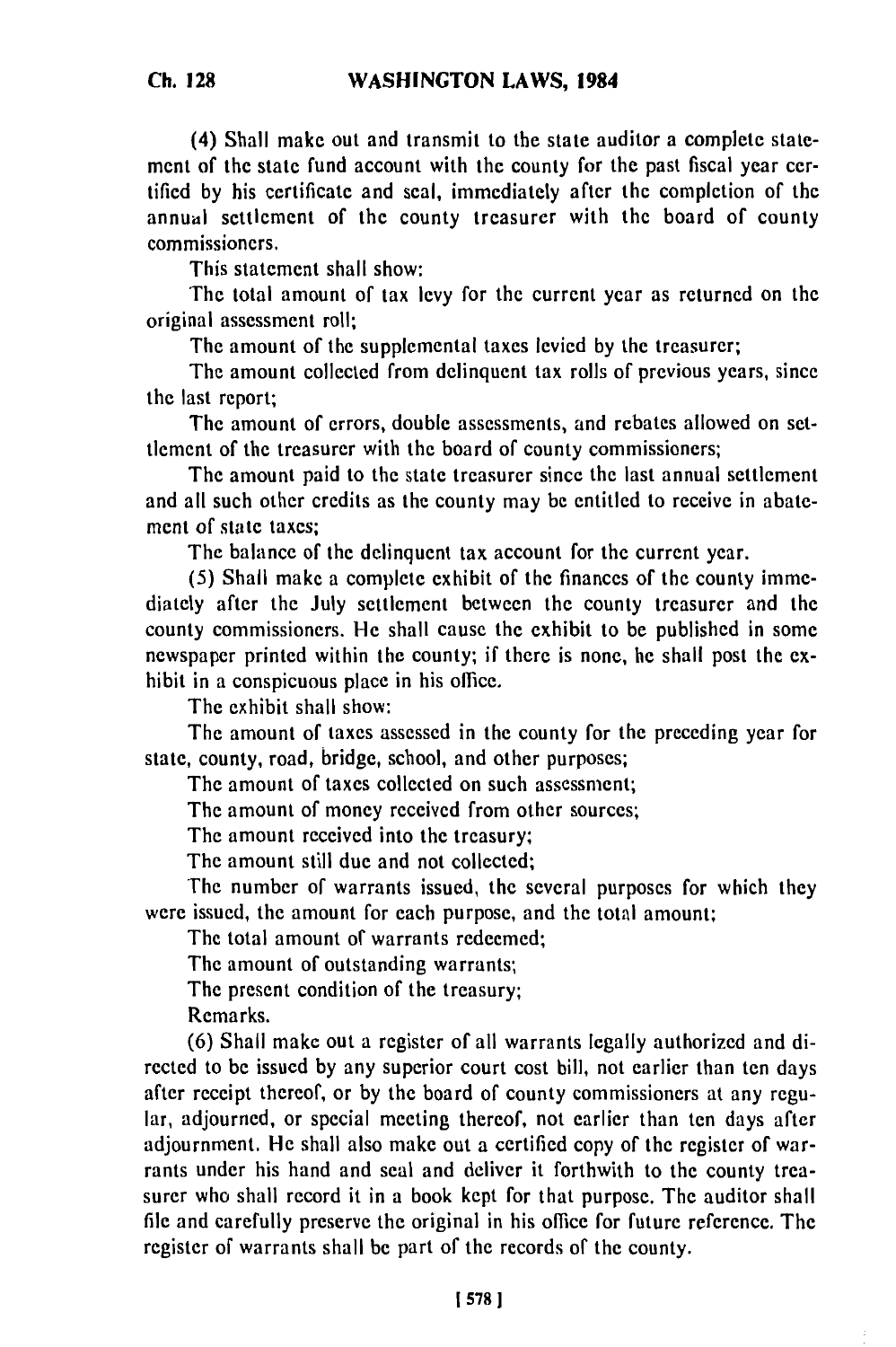(7) Shall examine the books of the treasurer between the first and tenth of each month and see that they have been correctly kept.

(8) ((Shall, with the county commissioners, count the money in the county treasury at the January, April, July and October settlements and make and verify statements in duplicate, showing:

The amount of money that ought to be in the treasury;

The amount and kind of money actually therein.

 $(\frac{1}{2})$ ) As clerk of the board of county commissioners ((he)), shall:

Record all of the proceedings of the board;

Make full entries of all of their resolutions and decisions on all questions concerning the raising of money for and the allowance of accounts against the county;

Record the vote of each member on any question upon which there is a division or at the request of any member present;

Sign all orders made and warrants issued by order of the board for the payment of money;

Record the reports of the county treasurer of the receipts and disbursements of the county;

Preserve and file all accounts acted upon by the board;

Preserve and file all petitions and applications for franchises and record the action of the board thereon:

Record all orders levying taxes:

Perform all other duties required by any rule or order of the board.

Sec. 3. Section 36.18.110, chapter 4, Laws of 1963 and RCW 36.18-.110 are each amended to read as follows:

Every salaried county and precinct officer authorized to receive fees shall on or before the first Monday of each month and at the end of his or her term of office submit to the county auditor a statement and copy of his or her fee book for the month last past, duly verified as provided in RCW 36.18.150((:-PROVIDED, That the county auditor shall submit the statement and copy of his fee book to the county clerk)).

Sec. 4. Section 36.18.120, chapter 4, Laws of 1963 and RCW 36.18-.120 are each amended to read as follows:

The county auditor  $((\text{and country-clerk}))$  shall check the statements submitted  $((them))$  to the county auditor with the fee book, and the records pertaining thereto, and if they are found to be correct shall return them after having attached thereto ((their)) the official certificates.

Sec. 5. Section 1, chapter 65, Laws of 1921 and RCW 4.64.010 are each amended to read as follows:

In any action tried by jury in which a verdict is returned, judgment in conformity with the verdict may be entered by the court at any time after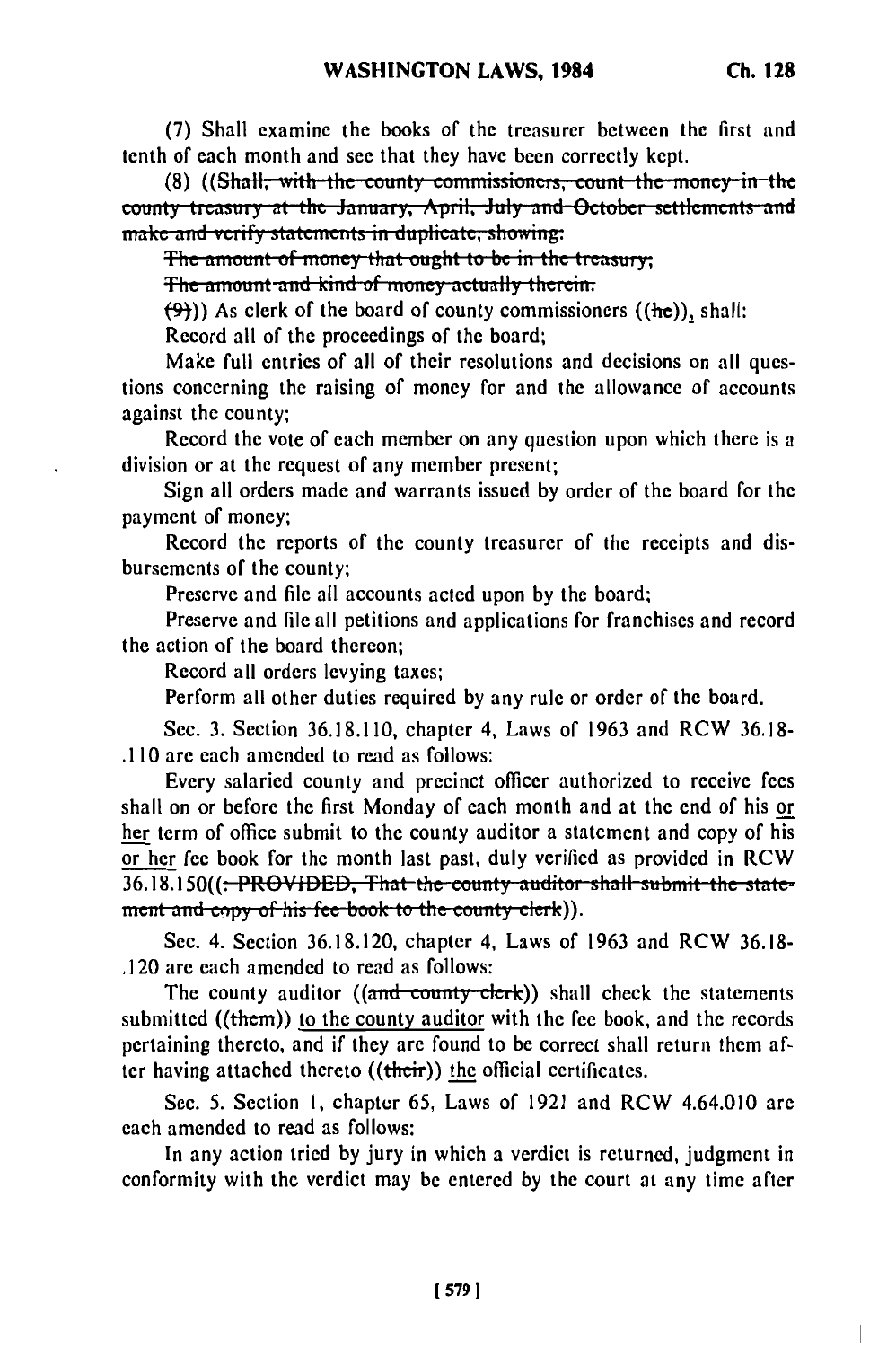two days from the return of such verdict. Any motion for judgment notwithstanding the verdict, or any motion for a new trial, or any motion attacking the verdict for other causes, shall be served on the adverse party and filed with the clerk of the court within two days after the return of the verdict, and no judgment shall be entered in the cause until after the disposition of such motion. The judgment shall be in writing, signed by the judge of the court in which the action is pending, and shall be filed with the clerk and recorded in the **((journal))** execution docket of the court.

Sec. 6. Section 307, page 75, Laws of 1869 as last amended by section 2, chapter 28, Laws of 1983 and RCW 4.64.030 are each amended to read as follows:

All judgments shall be entered by the clerk, subject to the direction of the court, in the  $((\text{journal}))$  execution docket, and shall specify clearly the amount to be recovered, the relief granted, or other determination of the action. At the end of each judgment which provides for the payment of money, the following shall be succinctly summarized: The judgment creditor and the name of his or her attorney, the judgment debtor, the amount of the judgment, the interest owed to the date of the judgment, and the total of the taxable costs and attorney fees, if known at the time of the entry of the judgment. **If** the attorney fees and costs are not included in the judgment, they shall be summarized in the cost bill when filed. This information is included in the judgment to assist the county clerk in his or her recordkeeping function.

Sec. 7. Section 16, chapter 98, Laws of 1979 and RCW 26.27.160 are each amended to read as follows:

(1) The clerk of each superior court shall maintain a registry in which he or she shall enter ((the-following:

 $(+)$ ) certified copies of custody decrees of other states received for fil $ing((t))$  to which the clerk shall assign an individual cause number.

(2) The clerk shall maintain the following at no charge as miscellaneous filings:

(a) Communications as to the pendency of custody proceedings in other states;

 $((+3))$  (b) Communications concerning a finding of inconvenient forum by a court of another state; and

 $((+4))$  (c) Other communications or documents concerning custody proceedings in another state which may affect the jurisdiction of a court of this state or the disposition to be made by it in a custody proceeding.

Sec. 8. Section 8, chapter 118, Laws of 1975-'76 2nd ex. sess. as amended by section 5, chapter 59, Laws of 1983 and RCW 28A.65.435 are each amended to read as follows:

Copies of the budgets for all local school districts shall be filed with the superintendent of public instruction ((and the appropriate county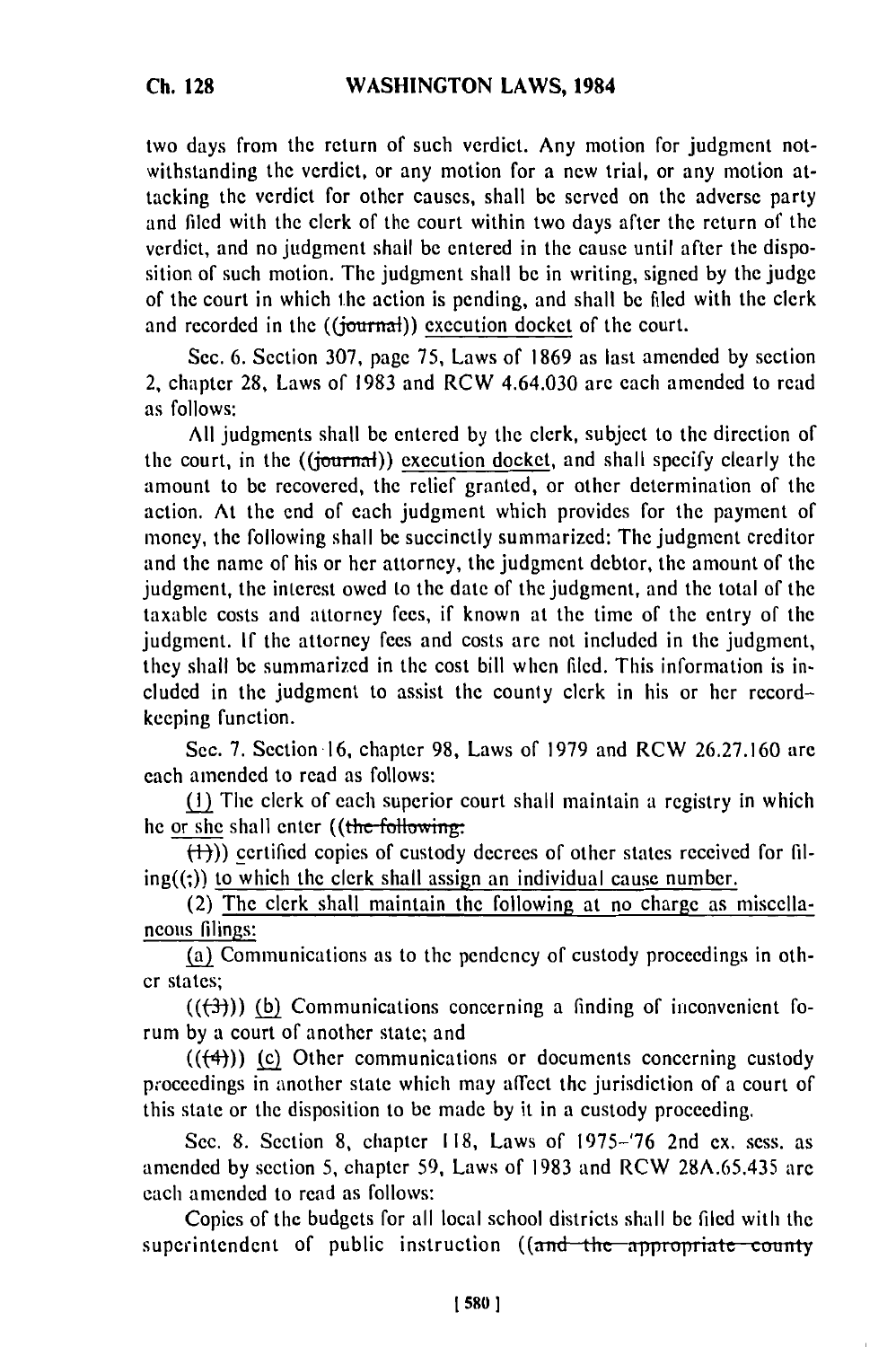auditor(s))) no later than September **1Oth.** One copy will be retained **by** the educational service district.

Sec. 9. Section **17,** chapter **118,** Laws of 1975-'76 2nd ex. sess. as amended by section **11,** chapter 59, Laws of 1983 and RCW 28A.65.480 are each amended to read as follows:

(1) Notwithstanding any other provision of this chapter, upon the happening of any emergency in first class school districts caused by fire, flood, explosion, storm, earthquake, epidemic, riot, insurrection, or for the restoration to a condition of usefulness of any school district property, the usefulness of which has been destroyed by accident, and no provision has been made for such expenditures in the adopted appropriation, the board of directors, upon the adoption by the vote of the majority of all board members of a resolution stating the facts constituting the emergency, may make an appropriation therefor without notice or hearing.

(2) Notwithstanding any other provision of this chapter, if in first class districts it becomes necessary to increase the amount of the appropriation, and if the reason is not one of the emergencies specifically enumerated in subsection **(I)** of this section, the school district board of directors, before incurring expenditures in excess of the appropriation, shall adopt a resolution stating the facts and the estimated amount of appropriation to meet it.

Such resolution shall be voted on at a public meeting, notice to be given in the manner provided in RCW 28A.65.420. Its introduction and passage shall require the vote of a majority of all members of the school district board of directors.

Any person may appear at the meeting at which the appropriation resolution is to be voted on and be heard for or against the adoption thereof.

Copies of all adopted appropriation resolutions shall be filed with the educational service district who shall forward one copy each to the office of the superintendent of public instruction ((and the appropriate county auditor)). One copy shall be retained by the educational service district.

Sec. 10. Section 18, chapter 118, Laws of 1975-'76 2nd ex. sess. as amended by section 12, chapter 59, Laws of 1983 and RCW 28A.65.485 are each amended to read as follows:

Notwithstanding any other provision of this chapter, if a second class school district needs to increase the amount of the appropriation from any fund for any reason, the school district board of directors, before incurring expenditures in excess of appropriation, shall adopt a resolution stating the facts and estimating the amount of additional appropriation needed.

Such resolution shall be voted on at a public meeting, notice to be given in the manner provided by RCW 28A.65.420. Its introduction and passage shall require the vote of a majority of all members of the school district board of directors.

Any person may appear at the meeting at which the appropriation resolution is to be voted on and be heard for or against the adoption thereof.